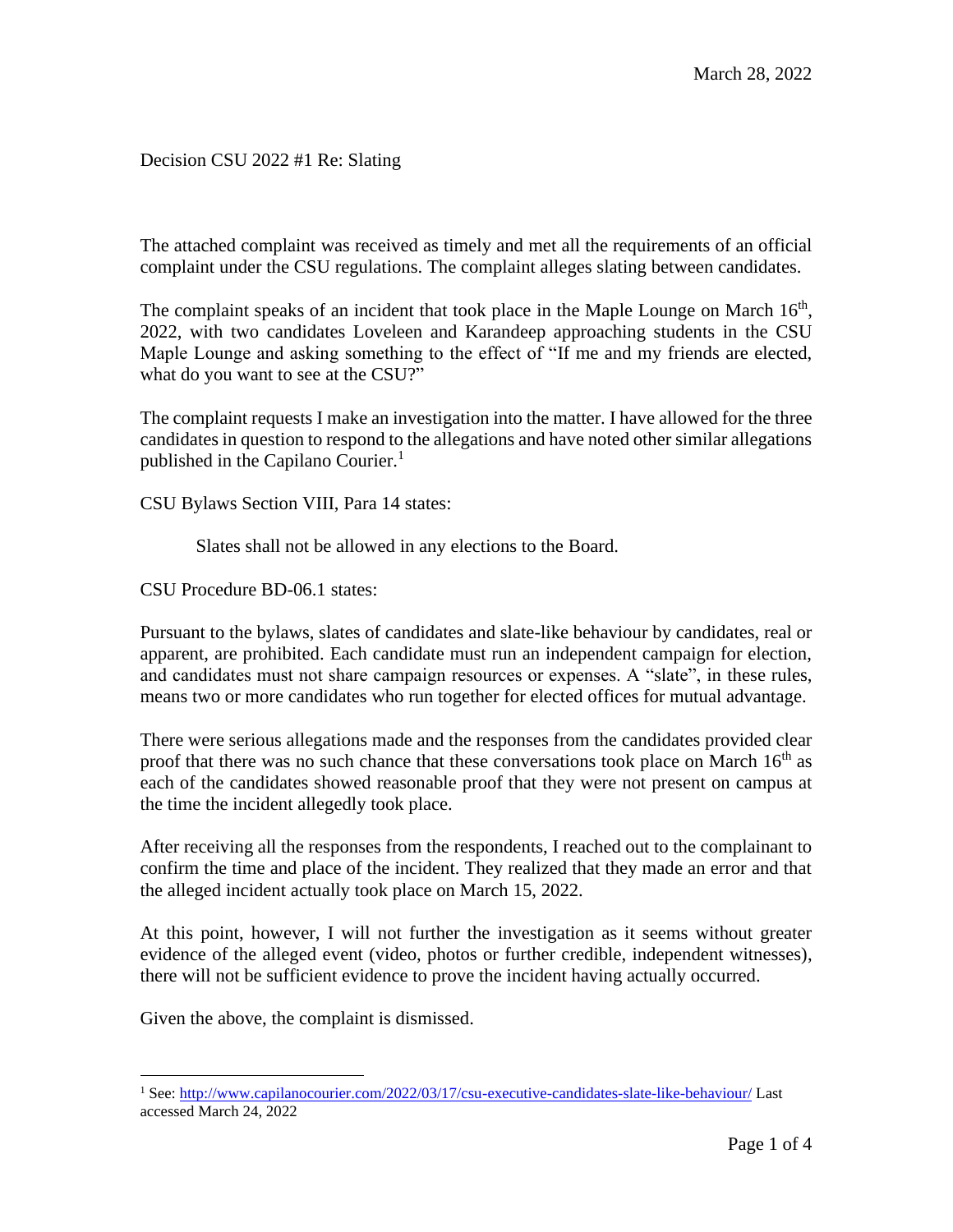I note that the complainant has 48 hours from the time they receive this decision to submit an appeal in the manner set forth in CSU Regulation BD-06.1.

Im Saufor

Ron Laufer CSU Election Administrator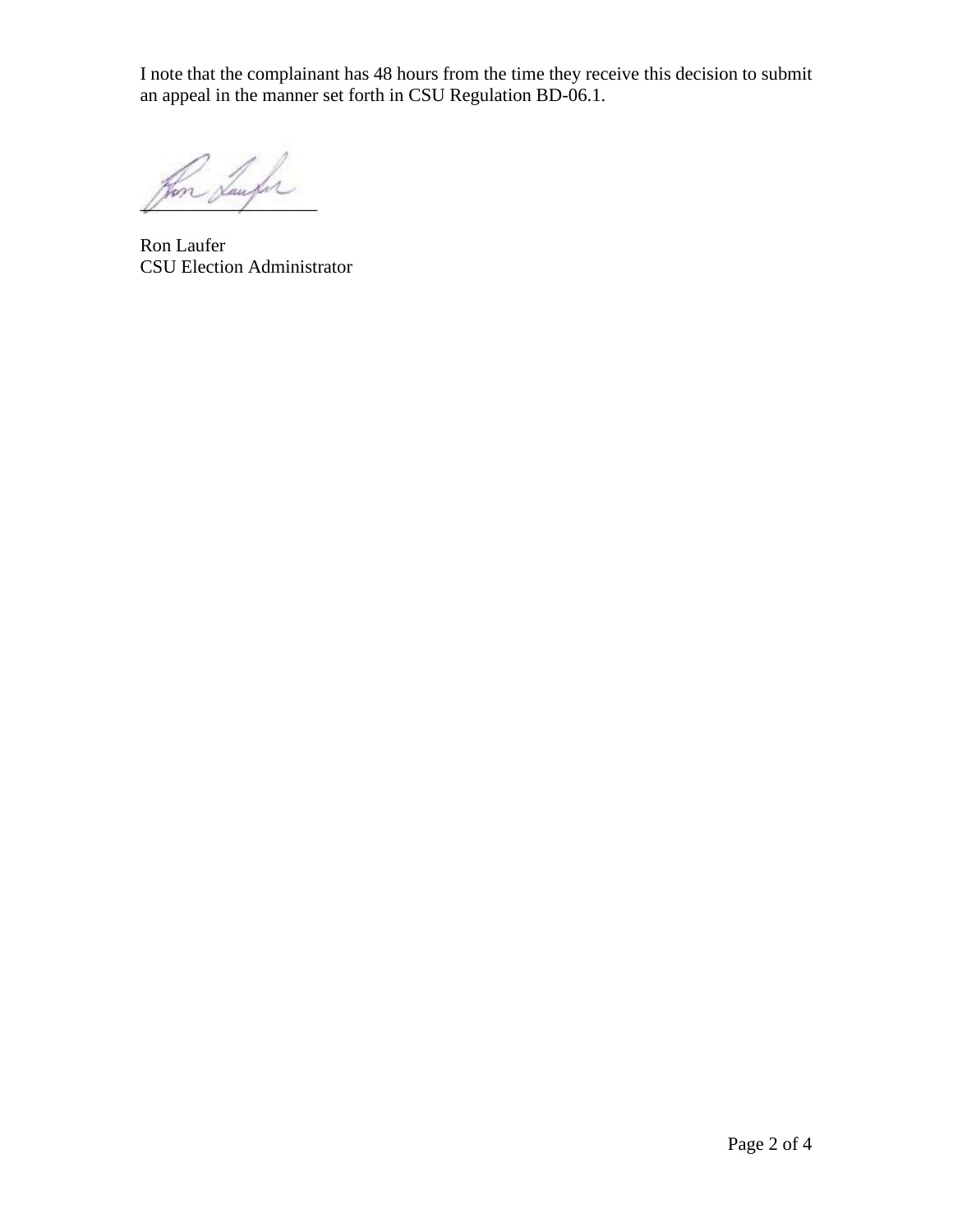### **Official Complaint and most pertinent other unofficial complaints**

| <b>Complaint Date:</b>           | 3/17/2022 18:33:38                                                                                                                                     |
|----------------------------------|--------------------------------------------------------------------------------------------------------------------------------------------------------|
| Complainant:                     | Aryanna Chartrand                                                                                                                                      |
| When issue occurred: $3/16/2022$ |                                                                                                                                                        |
| Candidate                        | Lohit, Loveleen, Karandeep                                                                                                                             |
| Complaint:                       | I was in the CSU Maple Lounge and heard Loveleen with                                                                                                  |
|                                  | Karandeep going up to students and asking students something to                                                                                        |
|                                  | the effect of "If me and my friends are elected, what do you want                                                                                      |
|                                  | to see at the CSU?                                                                                                                                     |
|                                  | Resolution requested: I would like an investigation into possible slating between<br>candidates with similar campaigning strategies and possible media |

## **RESPONSE FROM LOHIT GOYAL**

I see that the complainant mentions they heard two potential candidates (Loveleen and Karandeep) at CSU Maple lounge on 3/16/2022.

I am not sure of the basis of this complaint against me, since I was not present at the location when the incident happened as described by the complainant themselves. Also as per the statement of the complainant '*If me and my friends are elected, what do you want to see at the CSU?'* The statement does not mention my name anywhere. Nor I was present at the location neither my name was spoken by anyone at the time this incident occurred, so I am not sure how is it a complaint against me? I am also attaching my schedule for 3/16/2022 to provide more evidence on how my day looked at the time and date of incident. {Schedule redacted by Election Administrator}

## **RESPONSE FROM KARANDEEP SINGH**

## **Karandeep Singh Sanghera**

Mon, Mar 21, 5:13 PM

to me

Hello Ron

Here is my answer to the complaint.

I did not meet with Loveleen on 16 March in the Maple Lounge. This is wrong information. You may also confirm this from Loveleen with whom I have been accused of being seen.

Here is my timeline for 16 march:

I came to university for my morning class from 8:30 to 9:50. You can ask my instructor about this. His name is Bruno Tomberli, at Birch 315 (Phys104).

Then I campaigned from 10 to 1:30.